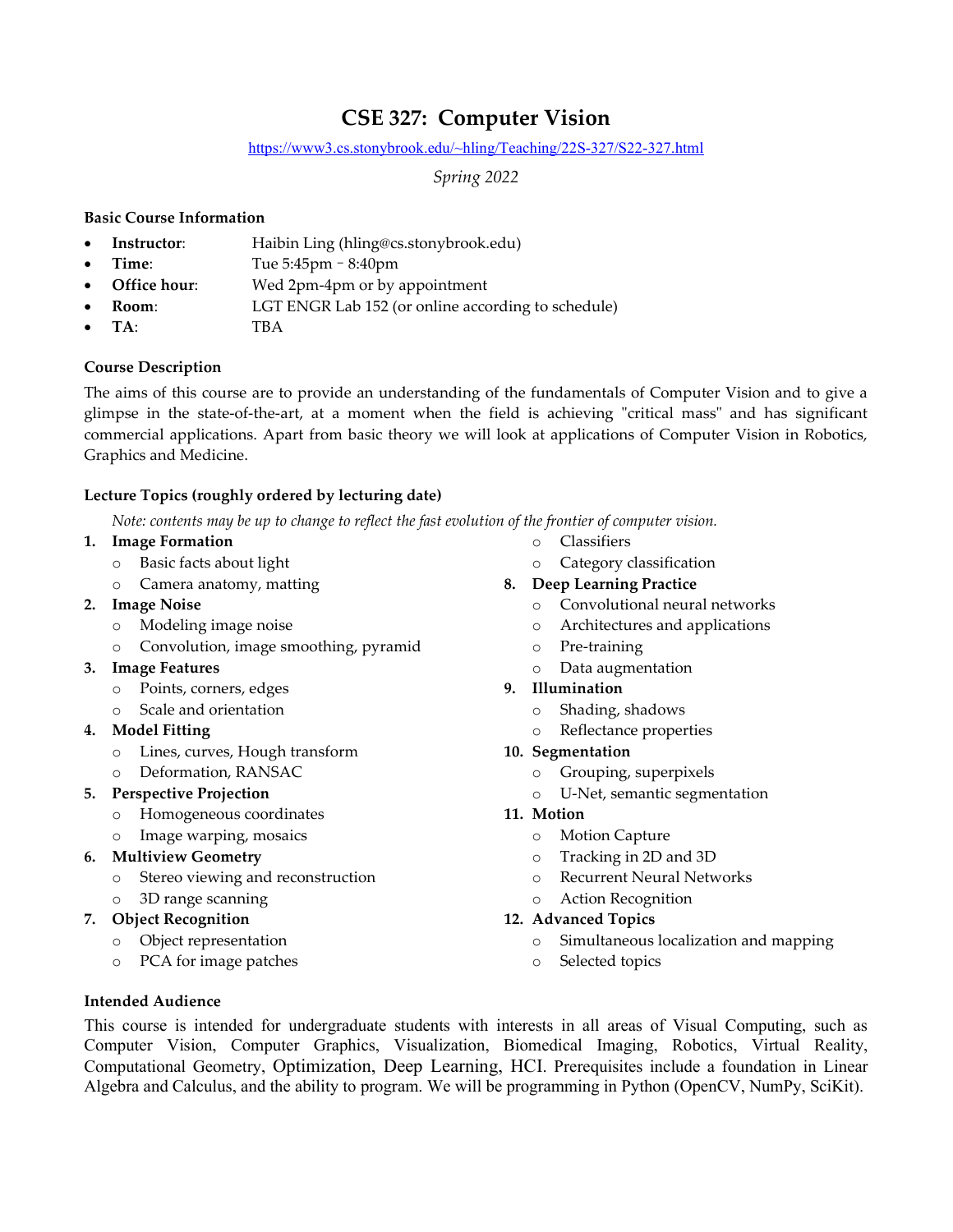#### Textbook and References

- Computer Vision: Algorithms and Applications (Texts in Computer Science), by Richard Szeliski, Springer; 1st Edition. ISBN-10: 1848829345, ISBN-13: 978-1848829343, http://szeliski.org/Book/
- Deep Learning, Goodfellow and Yoshua Bengio, Aaron Courville, 2016, MIT press. http://www.deeplearningbook.org/
- Mastering OpenCV with Practical Computer Vision Projects, by Daniel Lélis Baggio, Shervin Emami, David Millán Escrivá, Khvedchenia Ievgen, Naureen Mahmood, Jasonl Saragih, Roy Shilkrot, Packt Publishing, ISBN-10: 1849517827, ISBN-13: 978-1849517829
- Vision: A Computational Investigation into the Human Representation and Processing of Visual Information, by David Marr, The MIT Press, ISBN-10: 0262514621, ISBN-13: 978-0262514620.
- Papers assigned in the class.

## Grading

- There will be 5-6 homeworks, a final, a midterm and 4 10-min quizes.
	- o Homeworks will be 60%, quizzes 10%, the midterm 15%, and the final 15%.
	- o Weights are approximate and subject to change.
- There will be 3 free late dates for the semester. After that there will be 10% penalty per day.
- You are expected to do homeworks by yourselves. Even if you discuss them with your classmates, you should turn in your own code and write-up. Do not share your code! Final projects can be done by one or two people. Two people projects will be scaled accordingly.
- You can do a project instead of the final exam. Projects will be done in up-to 2 people teams, and will require a significant programming and documentation effort. This will probably be much more work than doing the final exam. Two people projects will be scaled accordingly.
- You can have one sheet of paper with notes in the midterm.
- Cheating: cheating in assignment may result in a grade of F in the course.
- Plagiarism: plagiarism is strictly forbidden.

## Don't Cheat!

Cheating on anything will be dealt with as academic misconduct and handled accordingly. I will not spend a lot of time trying to decide if you actually cheated. If I think cheating might have occurred, then evidence will be forwarded to the University's Academic Judiciary and they will decide. If cheating has occurred, an F grade will be awarded. Discussion of assignments is acceptable, but you must do your own work. Near duplicate assignments will be considered cheating unless the assignment was restrictive enough to justify such similarities in independent work. Just think of it that way: Cheating impedes learning and having fun. The labs are meant to give you an opportunity to really understand the class material. If you don't do the lab yourself, you are likely to fail the exams. Please also note that opportunity makes thieves: It is your responsibility to protect your work and to ensure that it is not turned in by anyone else. No excuses! The University has a relevant policy:

"Each student must pursue his or her academic goals honestly and be personally accountable for all submitted work. Representing another person's work as your own is always wrong. Any suspected instance academic dishonesty will be reported to the Academic Judiciary. For more comprehensive information on academic integrity, including categories of academic dishonesty, refer to the academic judiciary website at http://www.stonybrook.edu/uaa/academicjudiciary/."

#### Disability Note

If you have a physical, psychological, medical or learning disability that may impact on your ability to carry out assigned course work, I would urge that you contact the staff in the Disabled Student Services office (DSS), Room 133 Humanities, 632-6748/TDD. DSS will review your concerns and determine, with you, what accommodations are necessary and appropriate. All information and documentation of disability is confidential.

Special Note Spring 2022: Students are expected to attend every class, report for examinations and submit major graded coursework as scheduled. If a student is unable to attend lecture(s), report for any exams or complete major graded coursework as scheduled due to extenuating circumstances, the student must contact the instructor as soon as